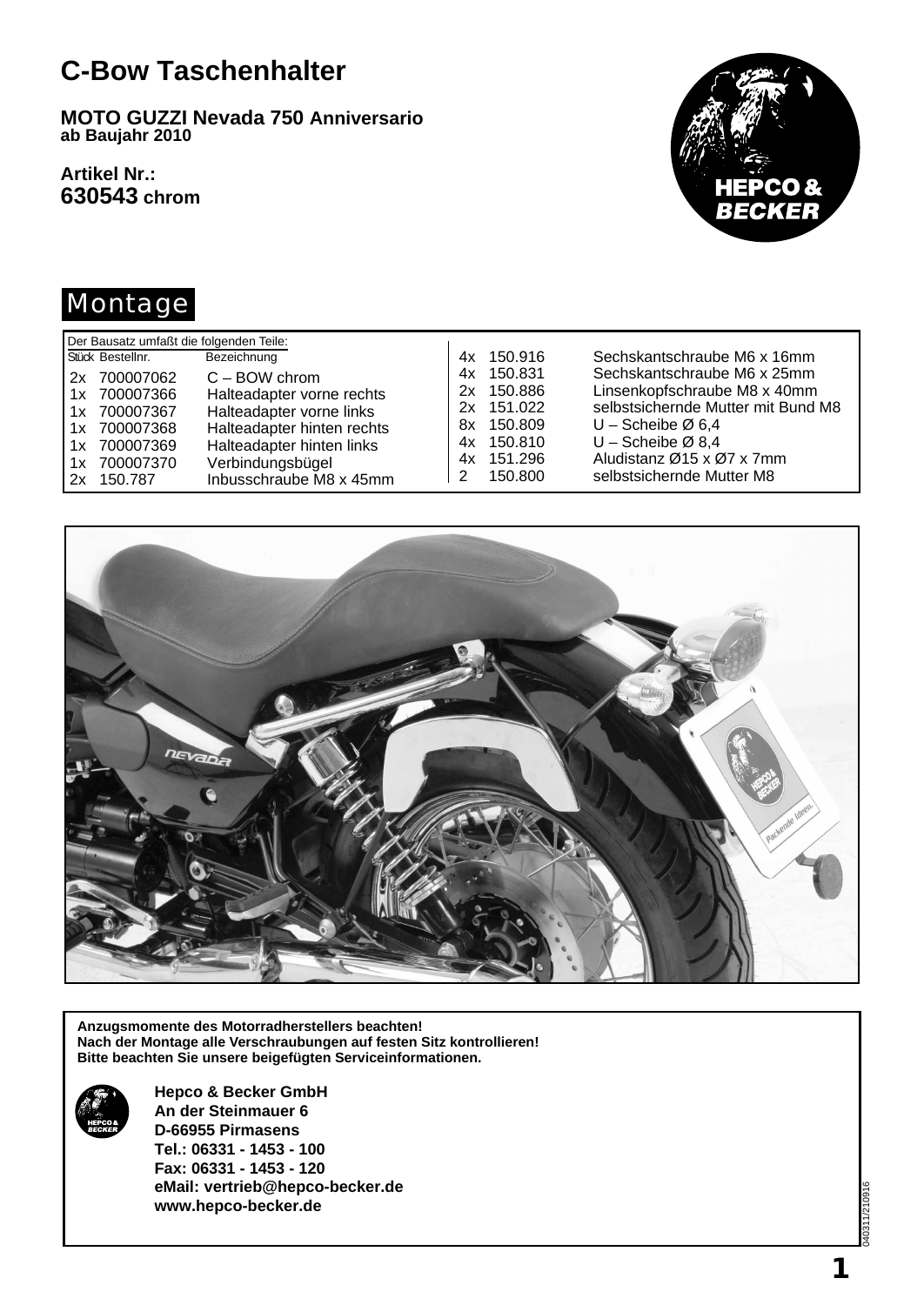# **C-Bow Taschenhalter**

**MOTO GUZZI Nevada 750 Anniversario ab Baujahr 2010**

**Artikel Nr.: 630543 chrom**



#### Montage

#### **Vorbereitung:**

**Sitzbank abnehmen und original Haltegriffe demontieren. Die Blinker verbleiben in der Originalposition.**



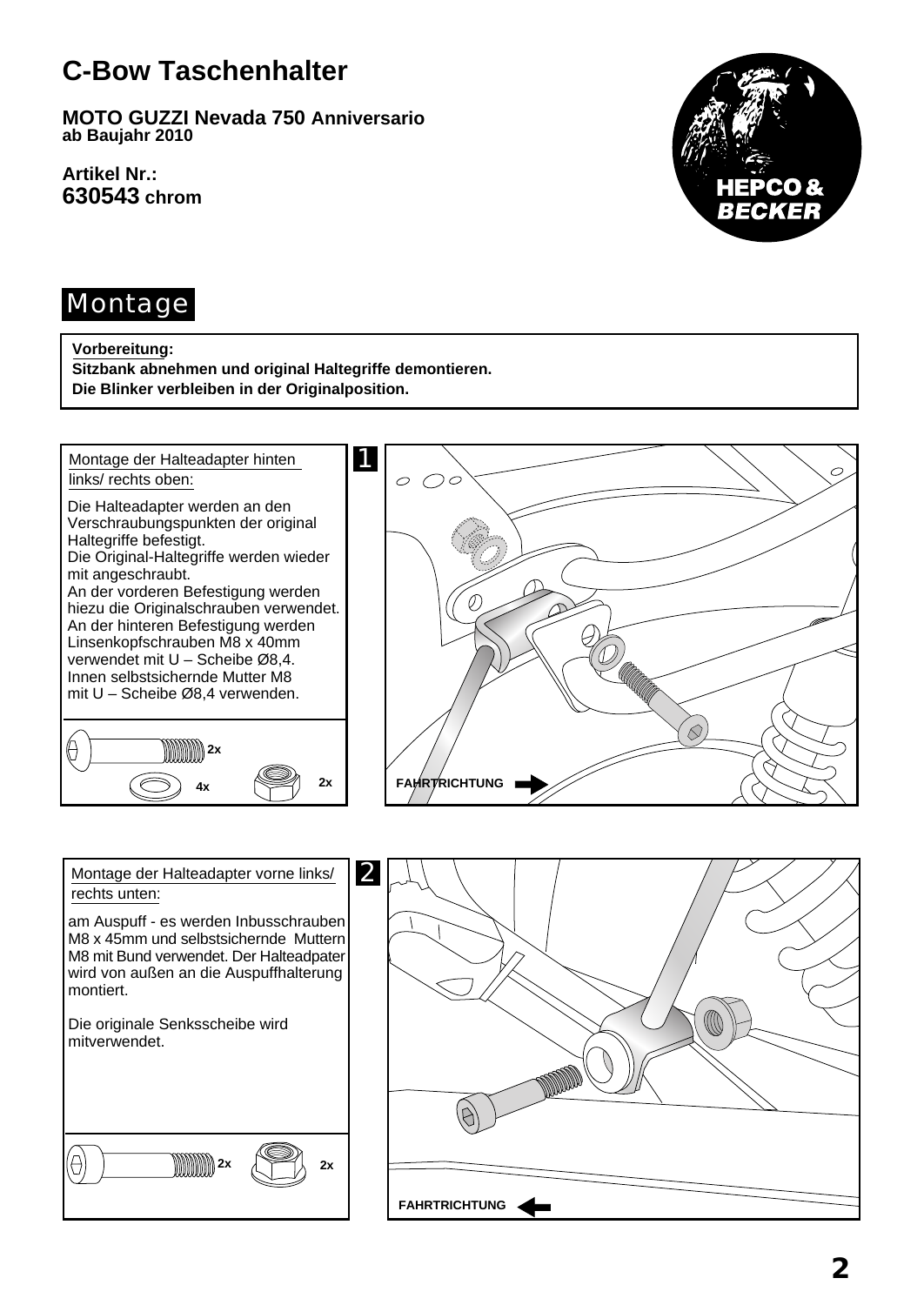# **C-Bow Taschenhalter**

**MOTO GUZZI Nevada 750 Anniversario ab Baujahr 2010**

**Artikel Nr.: 630543 chrom**



#### Montage





Bei Montage zusammen mit einer Gepäckbrücke/einer Sissybar:

Bei einem gemeinsamen Anbau eines C-Bow (Zeichnung) wird dieser zwischen der Gepäckbrücke/der Sissybar und dem Rahmen mitverschraubt.

Die Aludistanzen Ø18 x Ø9 x 5mm entfallen in diesem Fall.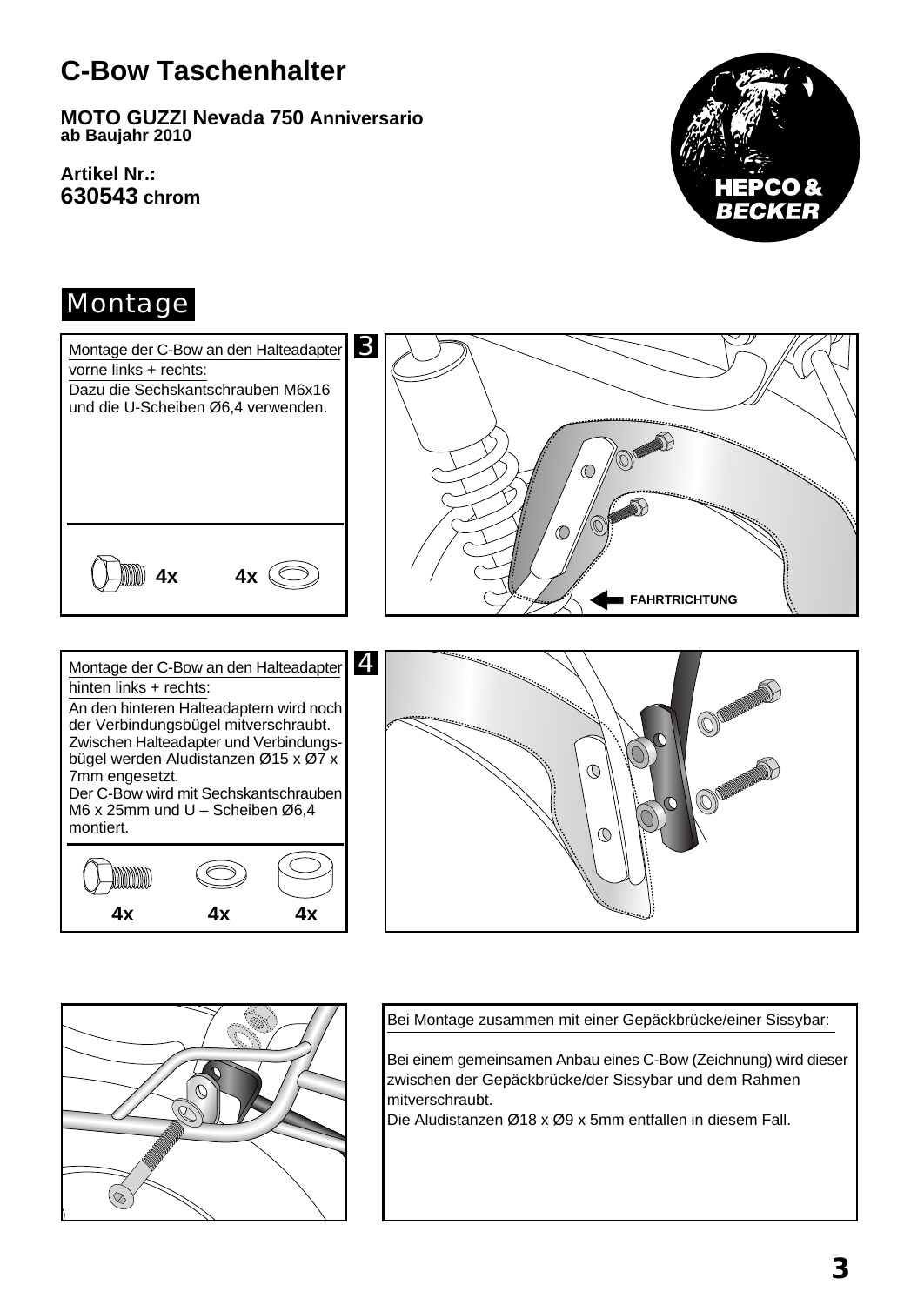## **C-Bow Soft bag holder**

**MOTO GUZZI Nevada 750 Anniversario from date of manufacture 2010**

**Item-no.: 630543 chrome**



#### Assembling instructions

| The kit includes the following parts:                                                                                        |                                                                                                                                                                 |                                                                                                                   |  |                                                                                                                                                                                                                        |  |  |
|------------------------------------------------------------------------------------------------------------------------------|-----------------------------------------------------------------------------------------------------------------------------------------------------------------|-------------------------------------------------------------------------------------------------------------------|--|------------------------------------------------------------------------------------------------------------------------------------------------------------------------------------------------------------------------|--|--|
| Quant item no.<br>2x 700007062<br>1x 700007366<br>1x 700007367<br>1x 700007368<br>1x 700007369<br>1x 700007370<br>2x 150.787 | description<br>$C - BOW$ chrome<br>front adapter right<br>front adapter left<br>rear adapter right<br>rear adapter left<br>bracing bow<br>allen screw M8 x 45mm | 4x 150.916<br>4x 150.831<br>150.886<br>2x<br>2x 151.022<br>8x 150.809<br>4x 150.810<br>4x 151.296<br>150.800<br>2 |  | hexagon bolt M6 x 16mm<br>hexagon bolt M6 x 25mm<br>filister head screw M8 x 40mm<br>special self lock nut M8<br>washer $\varnothing$ 6,4<br>washer $\varnothing$ 8.4<br>alu spacer Ø15 x Ø7 x 7mm<br>self lock nut M8 |  |  |



**Control all screw connections after the assembling for tightness! Please notice our enclosed service information.**



**Hepco & Becker GmbH An der Steinmauer 6 D-66955 Pirmasens Tel.: +49 6331 - 1453 - 100 Fax: +49 6331 - 1453 - 120 eMail: vertrieb@hepco-becker.de www.hepco-becker.de**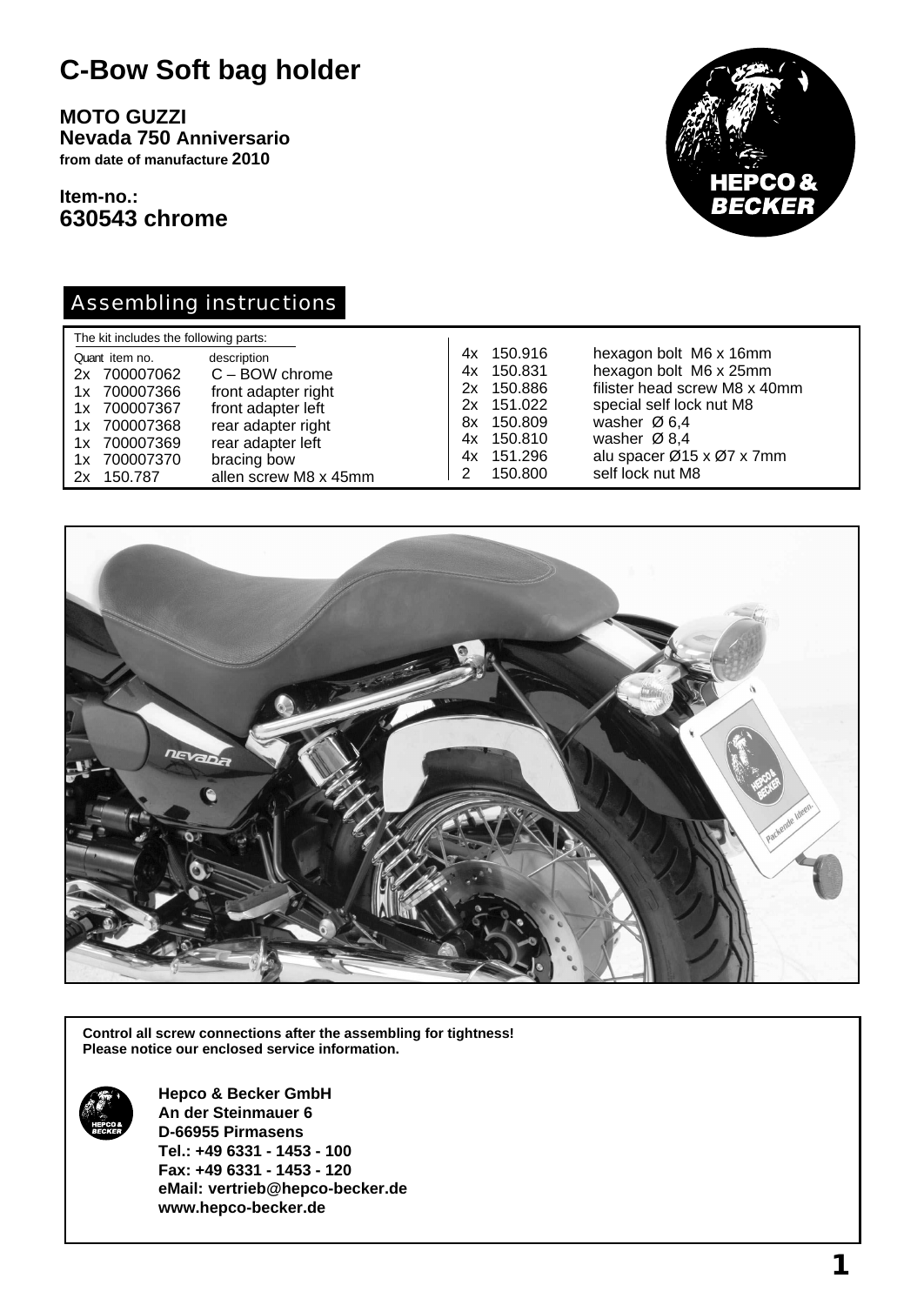# **C-Bow Soft bag holder**

**MOTO GUZZI Nevada 750 Anniversario from date of manufacture 2010**

**Item-no.: 630543 chrome**



#### Assembling instructions

#### **Preparing**

**Dismantle seat and the original handle bar. Blinkers remain in their original position.**